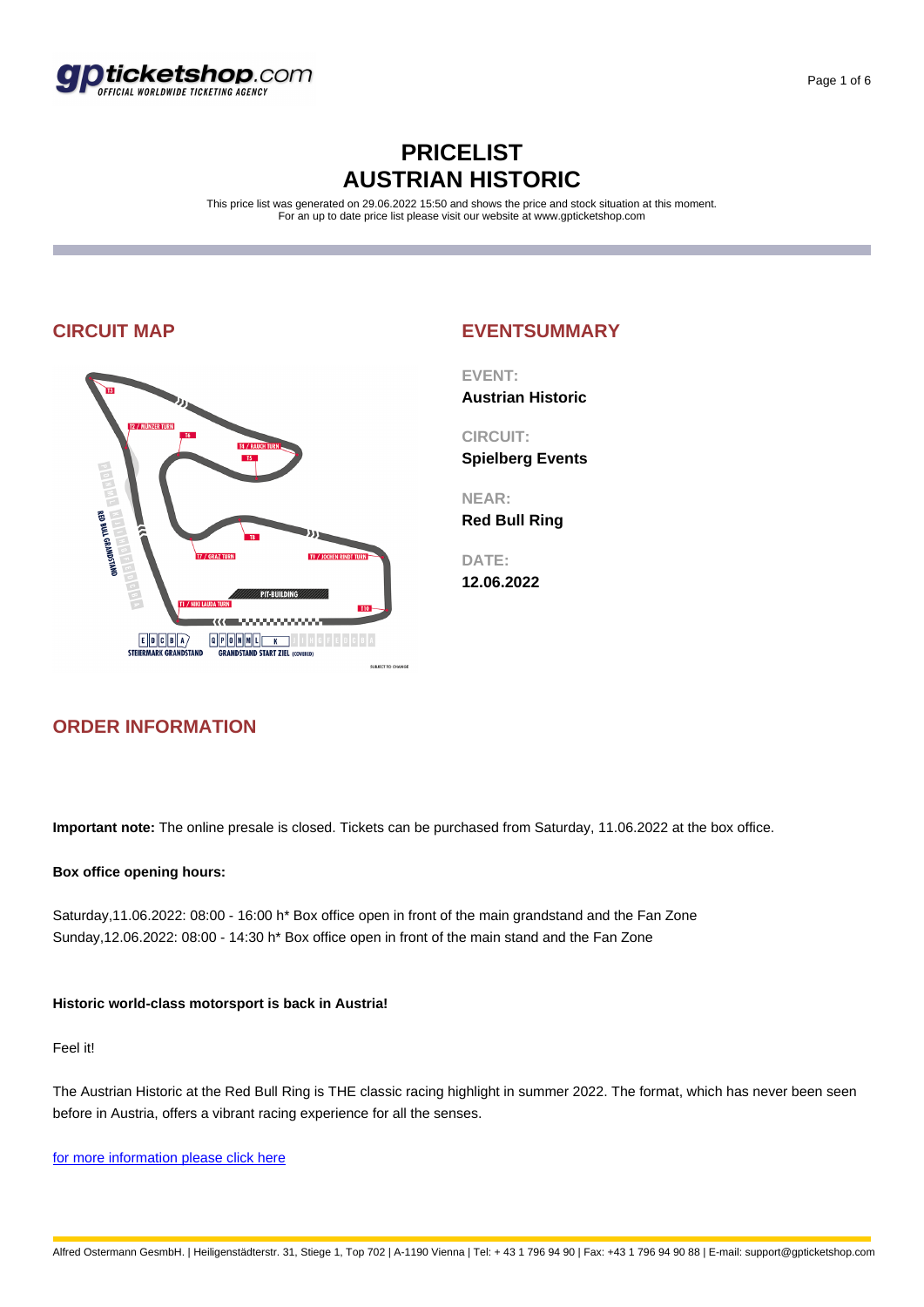

\* subject to change without notice

**Handicap:** People with handicap / wheelchair user

### **Children:**

A ticket free of charge needs to be ordered. The child must be accompanied by a paying adult. The child must not have celebrated its 15th birthday on the day of the race, i.e. born after 12.06.2007.

### **Grandstands:**

day tickets and multi-day tickets include access to all open grandstands and paddock access.

### **Paddock access:**

Free access for ticketholders to the paddock.

### **Important Notice!**

**It is not permitted to bring animals to the event. Assistance dogs are excluded from these restrictions. We ask for your understanding in this regard!** 

### **SENDING COSTS**

Tickets are sent insured by UPS Express **within EU:** EUR 15,00 **Europe not EU:** EUR 21,00 **USA and Canada:** EUR 21,00 **all other countries:** EUR 31,00

### **VIP TICKETS**

| $\sim$                  | <i>i</i> Austrian Historic Club (Sat./Sun.)           | <b>EUR</b> | 390,00 |
|-------------------------|-------------------------------------------------------|------------|--------|
| $\sim$                  | <i>i</i> Austrian Historic Club handicap (Sat./Sun.)  | <b>EUR</b> | 195,00 |
| $\wedge$                | <i>i</i> Austrian Historic Club Kind 7-14 (Sat./Sun.) | <b>EUR</b> | 195,00 |
| $\wedge$                | <i>i</i> Austrian Historic Club Kind 0-7 (Sat./Sun.)  | <b>EUR</b> | 0,00   |
| $\wedge$                | <i>i</i> Austrian Historic Club (Sun.)                | <b>EUR</b> | 290,00 |
| $\sim$                  | <i>i</i> Austrian Historic Club handicap (Sun.)       | <b>EUR</b> | 145,00 |
| $\widehat{\phantom{1}}$ | <i>i</i> Austrian Historic Club Kind 7-14 (Sun.)      | <b>EUR</b> | 145,00 |
| $\wedge$                | <i>i</i> Austrian Historic Club Kind 0-7 (Sun.)       | <b>EUR</b> | 0,00   |

Alfred Ostermann GesmbH. | Heiligenstädterstr. 31, Stiege 1, Top 702 | A-1190 Vienna | Tel: + 43 1 796 94 90 | Fax: +43 1 796 94 90 88 | E-mail: support@gpticketshop.com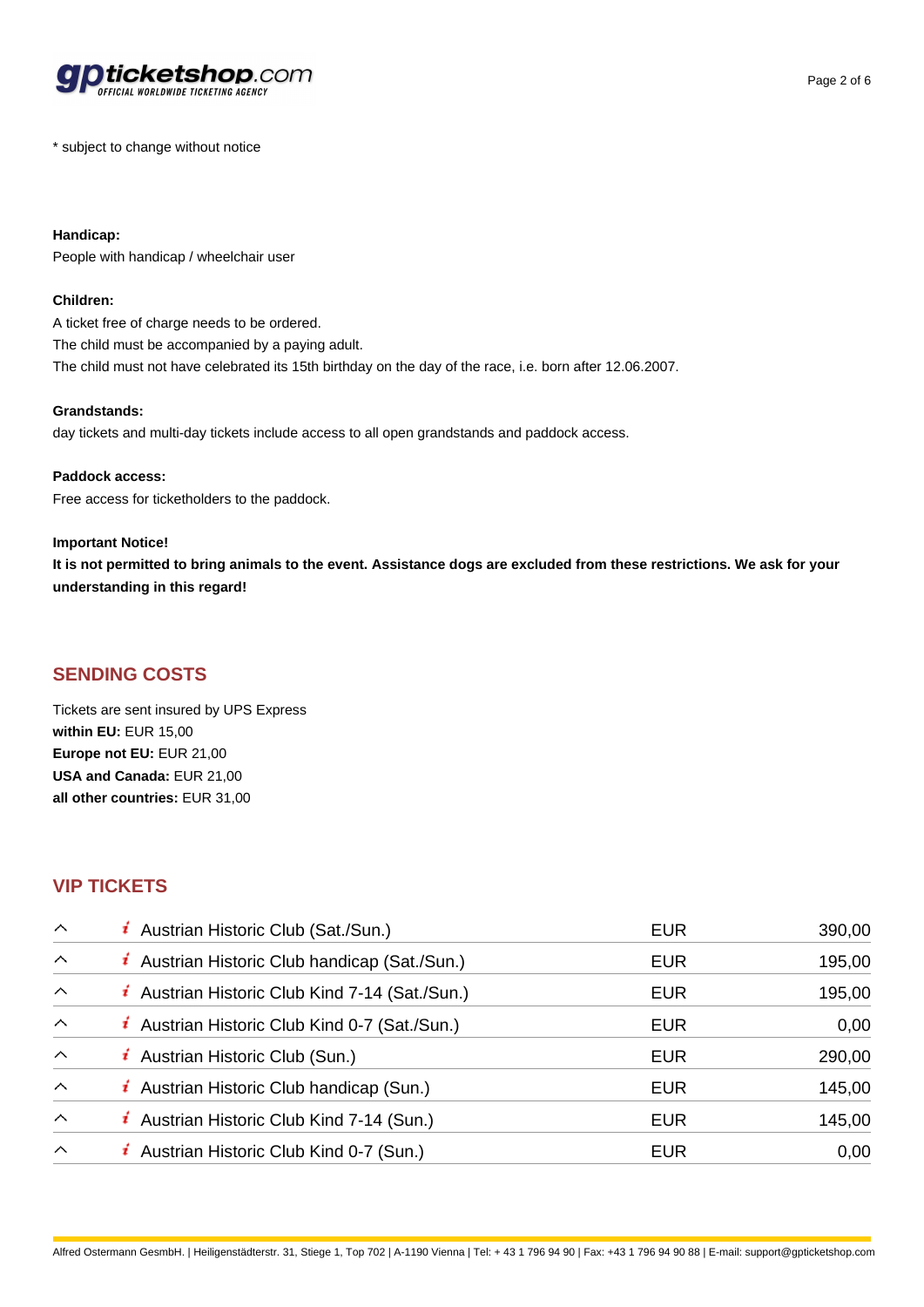

| Day ticket (Sat.)                           | <b>EUR</b> | 25,00 |
|---------------------------------------------|------------|-------|
| <i>i</i> Handicapticket Reduced (Sat.)      | <b>EUR</b> | 12,50 |
| <i>i</i> Day ticket Child (Sat.)            | <b>EUR</b> | 0,00  |
| <i>i</i> Day ticket (Sun.)                  | <b>EUR</b> | 25,00 |
| $\mathbf{i}$ Handicapticket Reduced (Sun.)  | <b>EUR</b> | 12,50 |
| <i>i</i> Day ticket Child (Sun.)            | <b>EUR</b> | 0,00  |
| $i$ Weekend (Sat./Sun.)                     | <b>EUR</b> | 39,00 |
| <i>i</i> Handicapticket Reduced (Sat./Sun.) | <b>EUR</b> | 19,50 |
| Weekend Child (Sat./Sun.)                   | <b>EUR</b> | 0,00  |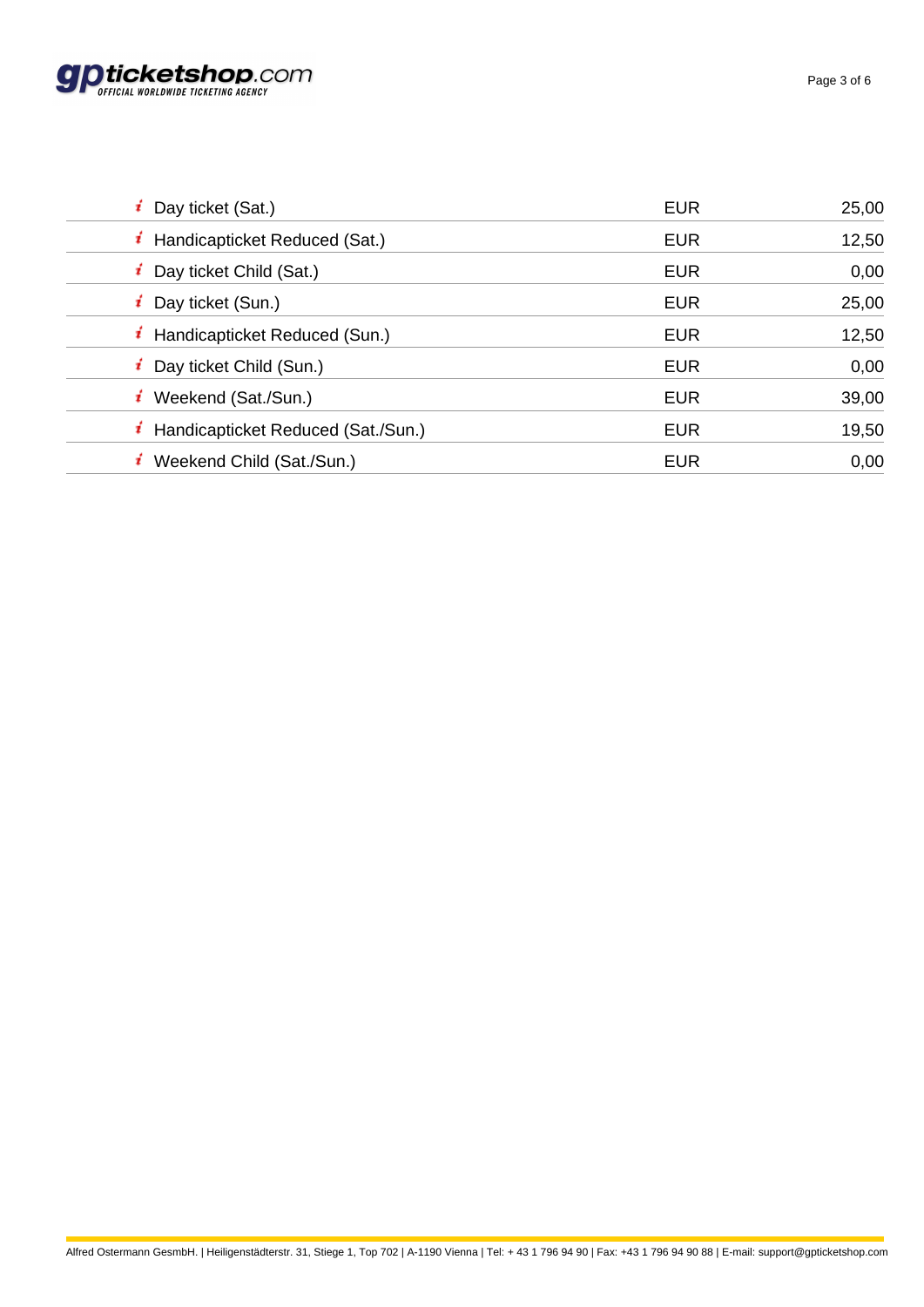

## FAX ORDERFORM FAX NR: +43 1 7969490-88

Please fill out this form completely and in CAPITAL LETTERS

| First- and Lastname       |     |  |  |
|---------------------------|-----|--|--|
| Company                   |     |  |  |
| Address                   |     |  |  |
| Country / ZIP Code / City |     |  |  |
| E-Mail                    | Tel |  |  |

I am ordering tickets for Spielberg Austrian Historic (2022-06-12) and I have read and understood the general terms of business.

| Quantity                 |  | Price per unit EUR | <b>Total EUR</b> |
|--------------------------|--|--------------------|------------------|
|                          |  |                    |                  |
|                          |  |                    |                  |
|                          |  |                    |                  |
|                          |  |                    |                  |
|                          |  |                    |                  |
| plus 5% handling charges |  |                    |                  |
| plus sending costs       |  |                    |                  |
| <b>Grand Total</b>       |  |                    |                  |

| <b>Method of payment</b> |              |                             |            |  |  |  |  |
|--------------------------|--------------|-----------------------------|------------|--|--|--|--|
| <b>Bank Transfer</b>     | Credit Card: | <b>VISA</b><br>$\mathbf{1}$ | Mastercard |  |  |  |  |
|                          | Card owner   |                             |            |  |  |  |  |
|                          | Card number  |                             |            |  |  |  |  |
|                          | Valid till   |                             | CCV Code   |  |  |  |  |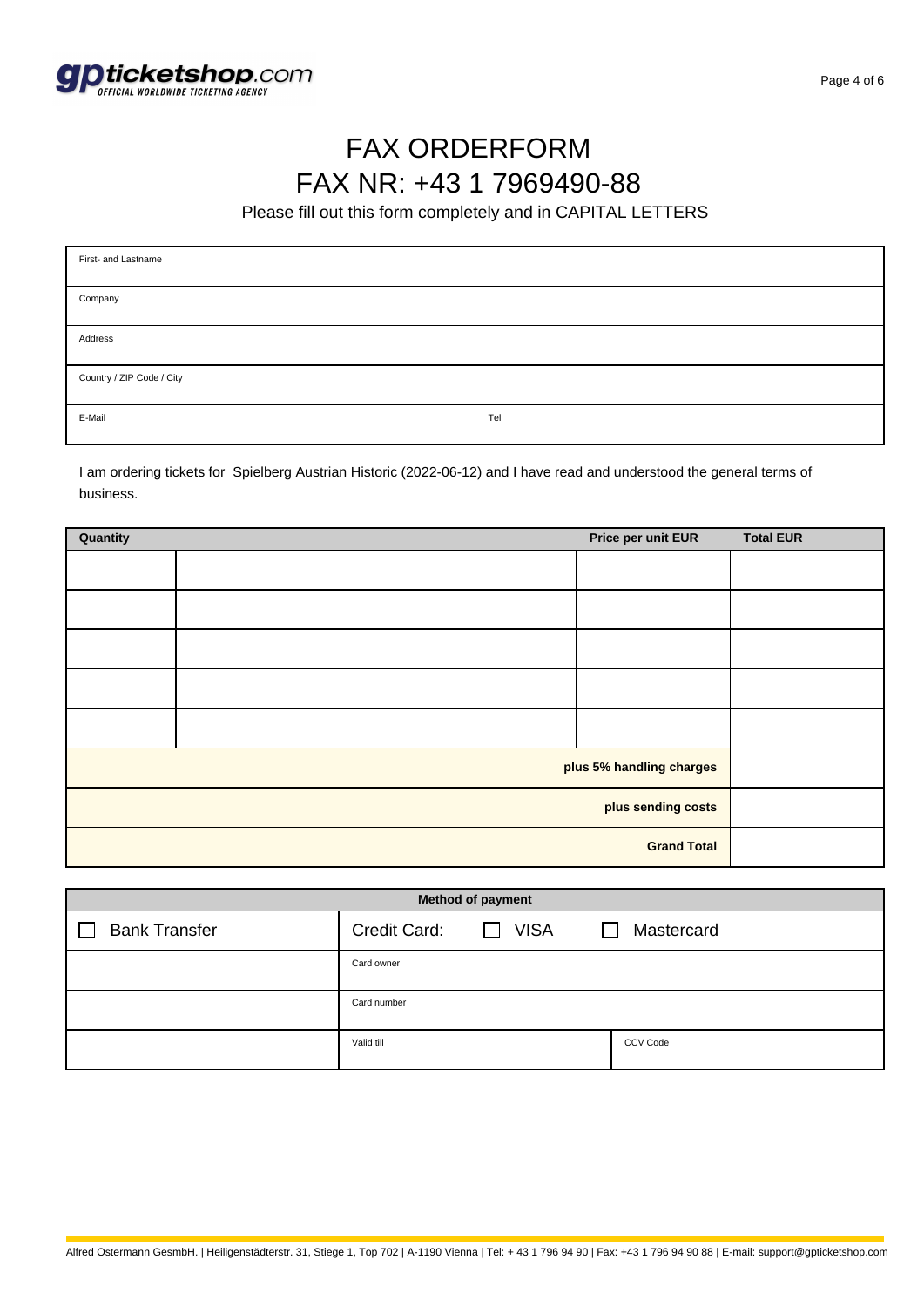

### **GENERAL TERMS OF BUSINESS**

#### Valid from Januar 2010 **1.General Terms**

The general terms and conditions of business are valid for sales through the company A. Ostermann Gmbh (further referred to as gpticketshop.com).Any differing terms and conditions of the buyer may only be valid if confirmed in writing by us. By ticking the Checkbox at the end of the order form "With my order I accept the general terms and conditions of gpticketshop.com?, the buyer accepts the terms and conditions and can be held to them.<br>Our range of items on sale is not binding and subject to change without prior notice. An order placed b agreement as per our terms and conditions. The automated confirmation of the receipt of your order, sent out be email does not constitute the commencement of the

contract between buyer and seller. The sales agreement becomes valid once we have sent a receipt to the client.

 The client is obliged to fill in the order form fully and correctly. Any damage resulting from false or incomplete information in the order form will not be compensated by gpticketshop.com. As our company does not implement all aspects of the service provided to the customer ourselves, we are obliged to use other qualified 3rd party contractors.

#### **2. The Order Process**

The sales agreement comes into effect in the following way:

1)On the page, please select the services and tickets (+/-) you wish to purchase, then click on the corresponding "Order? button.

2) Next, select your region and specify the payment method, then click on the "Proceed with order? button.

3)Please check the contents of your shopping cart.

4)Then enter the data required under "Order information?. Please remember that we will mail the tickets ordered and paid for to the address provided here.

5)After you read and accepted the General Terms and Conditions and the privacy statement, please tick the corresponding box, and then submit your order, which will constitute a contractual offer toward us.

6)The contract will eventually be concluded by way of our e-mail confirmation and issued invoice. Tickets that have been paid for in full will be posted with UPS, approx. 2 weeks before the event.

 Due to unforeseen circumstances we may sometimes be forced to organise a pick up of your tickets at the race track for you. Naturally you would then be refunded the shipping fee.

#### **3. Contractual Language**

The contractual language is English and German. Information, customer service and complaints can be handled in English and German.

#### **4. Prices**

Our service will commence once we have received payment in full for the services agreed contractually. Invoices need to be paid in either Euro or USD as stipulated on the invoice.

All prices are include VAT. All prices are valid at the time of placing the order only. In addition to the advertised ticket price you will be charged a handling fee and shipping costs. The handling and shipping fee will be clearly displayed the basket and in the order confirmation email. If any monies become payable due to the export or import of the goods due to the shipping, the client is made responsible for these (you can find more information on the subject at your tax office).<br>As we may have to buy a number of tickets from middlemen, there may be

#### **5. The right to withdraw from the contract / Sales and Cancellation Conditions**

The consumer has no right to withdraw from the contract as per § 18 Abs. 1 Z 10 FAGG of Austrian law.

Recreational activities are defined as activities which take place at a certain defined time and/or date and the contractor is obliged to deliver ist services in accordance. If the client is a contractor according to §1 KSCHG (or § 14 BGB) of Austrian law, he/she has no right to withdraw from the contract. If a particular category of tickets is sold out, gpticketshop.com has the right to provide tickets of a similar category.

If the event is cancelled and tickets are refunded, the handling fee will not be refunded. If tickets have already been shipped, shipping cost will not be refunded.

#### **6. Payment**

We accept following methods of payment: Credit card (Eurocard/MasterCard, Visa and Maestro). Your credit card data is protected and sent encoded to prevent any unauthorised access to any of your details. The credit card will be charged at the time of billing.

Info about credit card payments (How do I pay by credit card)

Payment Partners: **MasterCard** VISA Maestro Card

[If you wish to pay by bank transfer please settle the bill no late](http://www.gpticketshop.com/en/faq.html#2.2.1)r then 1 week upon receipt.

#### **[7. Overdue](http://www.mastercard.com/at/) payments**

[If you](http://www.visa.at/) fail to settle the bill 1 week after reciept you will recieve a reminder via email. If the bill remains unpaid 1 week after the first reminder, you will recieve a second [and last remin](http://www.maestrocard.com/at/)der via email. If the bill then remains unpaid another 4 days later, we will cancel the invoice and send you a cancellation invoice.

#### **8. Copyright**

Disclosure in accordance with § 25 of the Austrian Media Act: this Website is owned by Alfred Ostermann GesmbH. & amp; Co. KG. The Website is designed to provide information on the business activities of Alfred Ostermann GesmbH. & amp; Co. KG. Its content is intended exclusively for personal use, and the distribution or reproduction for purposes other than personal use is not permitted. Pictures or images may not be published or distributed for commercial or other purposes without the advance express written permission of the copyright owner. This Website was prepared with the greatest possible attention to detail. Nevertheless, Alfred Ostermann GesmbH. & amp; Co. KG cannot guarantee that the content is accurate and free of error. Alfred Ostermann GesmbH. & amp; Co. KG will not be held responsible for damages that may arise directly or indirectly from the use of this Website, to the extent that such damages are not the result of wrongful intent or gross negligence on the part of Alfred Ostermann GesmbH. & amp; Co. KG.

#### **9. Mediation Body**

We accept the use of the Internet Ombudsmann as a out of court mediation body. If you have any questions in regard to settlements please contact our customer